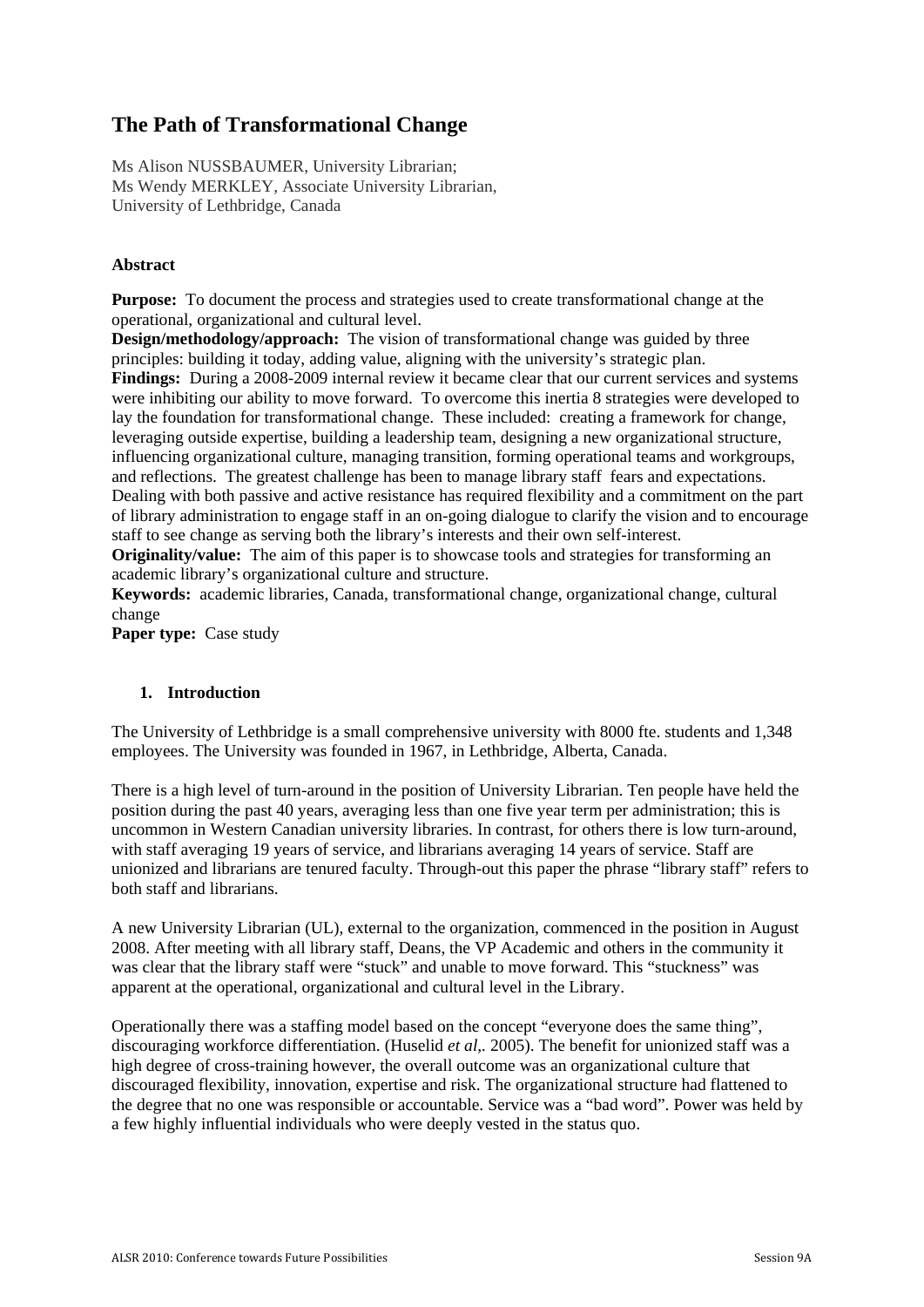The challenge for the new UL was to lead staff through a process of transformational change. The UL used the phrase, *moving forward,* to communicate a vision for change and provide a context for new concepts, new ideas, new language and new structure.

This paper presents the strategies that were used for moving forward commencing in 2008. The strategies are addressed chronologically however it is important to note that many of them are continuous and will be used over the next few years. It will likely take five years for transformational change to take hold.

# **2. Moving Forward (2008-09)**

Knowing where to begin is one of the key challenges of change.

Prior to even articulating the first step in "moving forward" it was important to set the stage by beginning to destabilize the existing operational, organizational and cultural model. This was necessary to challenge the status quo, to demonstrate that there was more than one way to approach work, and to make a clear statement of leadership.

The keystone of the library structure, operations and culture was the committee. Numerous committees had been established. Committees met regularly and in all but one committee, membership consisted solely of the librarians. Terms of reference were negligible, if non-existent.

The structure contributed to extremely low staff morale. Staff had given up bringing forward new ideas or initiatives as the predominant feeling was that your work and ideas would be trounced by a committee. The locus of control (or the power) resided in the committee structure. Within this structure there was political polarity, further inhibiting any decision-making or effective action arising from committees. Many library staff found themselves without a voice in library operations. Recognizing that change could not occur within the existing structure the UL disbanded several longstanding core committees.

In lieu of these committees the UL explained that work groups or task forces would be created as necessary. The UL created two work groups to begin an internal review, one to review public services and one to review systems/collections. The work groups were comprised of both staff and librarians, with the membership determined by the UL. It was made clear that not everyone could be on a group, and that these were "work groups" and not committees. Immediately, operational and cultural challenges surfaced.

 Limiting the number of participants in a group challenged the belief that "everyone does the same thing". There was a perception that the right players were not at the table, and discomfort that not all those who previously held considerable power were on the new work groups. Followers of the various power-wielders came to the UL to request that these people be placed on the new work groups.

The work groups were incredibly challenging. There was a lack of trust of each other and of the UL. People's energy was focused on past wrongs. The actual process of reviewing current practice and service revealed so many convolutions that it became clear to the UL and to some group members that incremental change would not suffice. As a result of this work the UL realized that:

- Due to the "everyone does the same thing" culture and operational model it was impossible to make a change to workflow in one area without it directly impacting other areas – therefore systemic change was necessary
- Organizational politics were so strong and polarized that it stalled/destroyed the development and implementation of new initiatives
- The existing structures were so convoluted that the technical services review group could not explain them and the focus needed to change from a "review" to "building it today"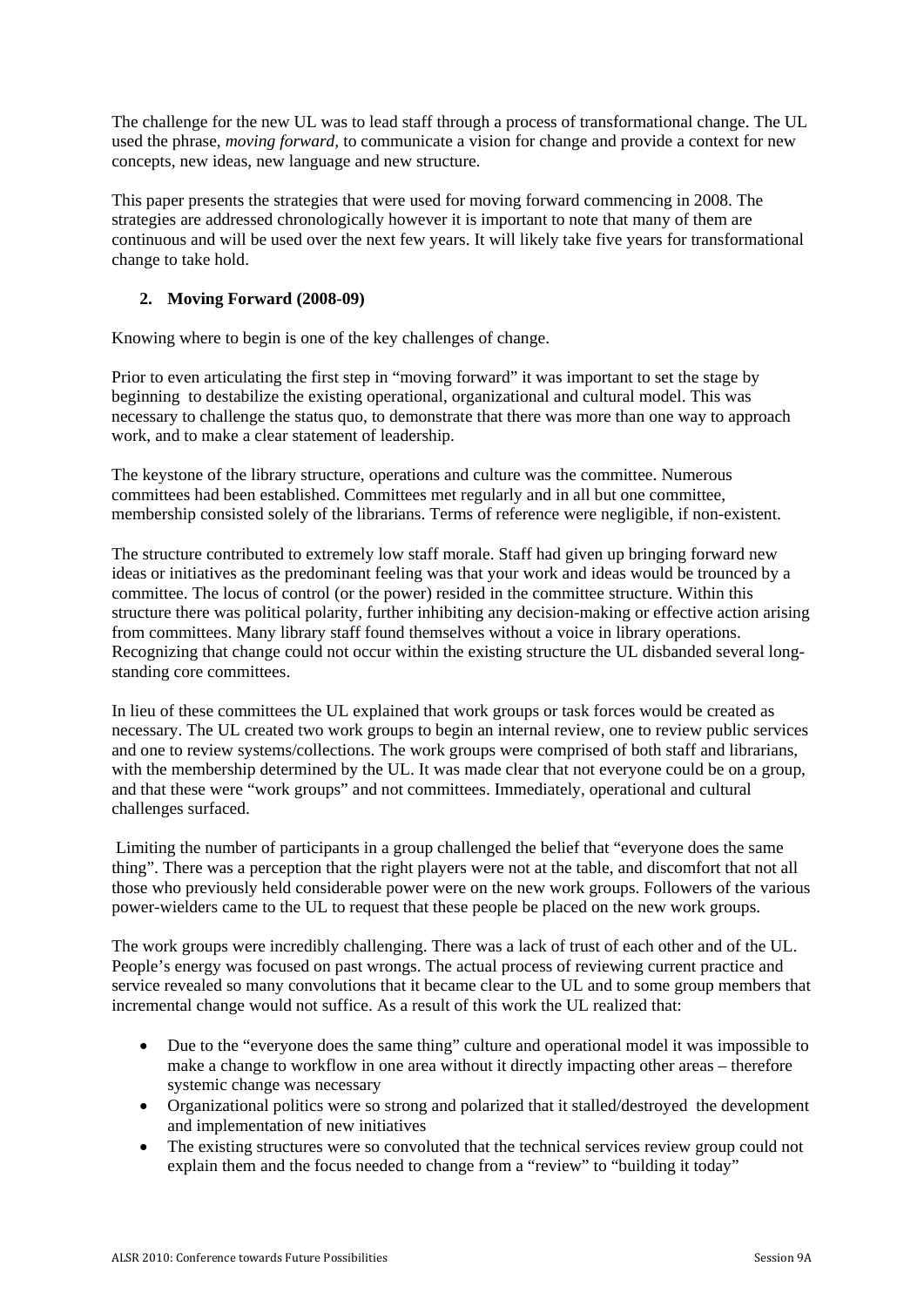# **3. Strategies for Systemic Change**

It was clear that initiating a series of incremental changes would be inadequate to the task and that in order to transform the organization, systemic change was crucial. This depth of change required that strategies be identified and implemented that would enable the library staff to "move forward" operationally, organizationally and culturally.

Eight key strategies were created and are in varying stages of implementation. The strategies are:

- creating a framework for change
- leveraging outside expertise
- building a leadership team
- designing a new organizational structure
- influencing the organizational culture
- managing transition
- forming operational teams and work groups
- reflections

Kotter identified eight steps for leading change: establishing a sense of urgency; forming a powerful guiding coalition; creating a vision; communicating the vision; empowering others to act on the vision; planning for short-term wins; consolidating improvements and institutionalizing new approaches. (Kotter, 2007). Many of these steps are embedded within our strategies for systemic change.

#### *3.1 Creating a framework for change*

For change to be successful people need to know and understand why they are being asked to change. (Wells, 2007). The "why" was communicated by creating a framework for change based on three guiding questions:

- 1. If we built it today what would it look like?
- 2. How are we adding value to our students, faculty and staff?
- 3. How are we supporting the University's Strategic Plan?

The questions were designed to focus the energy and talent of library staff on moving forward. Kotter framed this as "establishing a sense of urgency" (2007, p. 98).

During the internal review it became clear that incremental change would not suffice and that our operations were designed to accommodate politics and personality not user needs. Rather than spend any more energy on the past, the question, "If we built it today what would it look like?" allowed library staff to look forward. It set a framework for learning about the possibilities through investigating the literature, learning from other organizations and identifying and implementing best practices.

From conversations throughout the university the UL learned that there was a perception that the library "existed for itself", that it was not user-oriented and that "we" did what we wanted to. This led to the development of the second question, "How are we adding value to our students, faculty and staff?" The purpose of this question is to provide a benchmark for all future decisions – can we articulate how we are adding value to our constituents? If not, then we should not be moving in that direction. Are our current activities adding value? If not, then we need to change them or eliminate them.

When the UL started in August 2008 the University was launching its new strategic plan. A tremendous amount of effort and consultation had gone into the plan. The UL was clear that the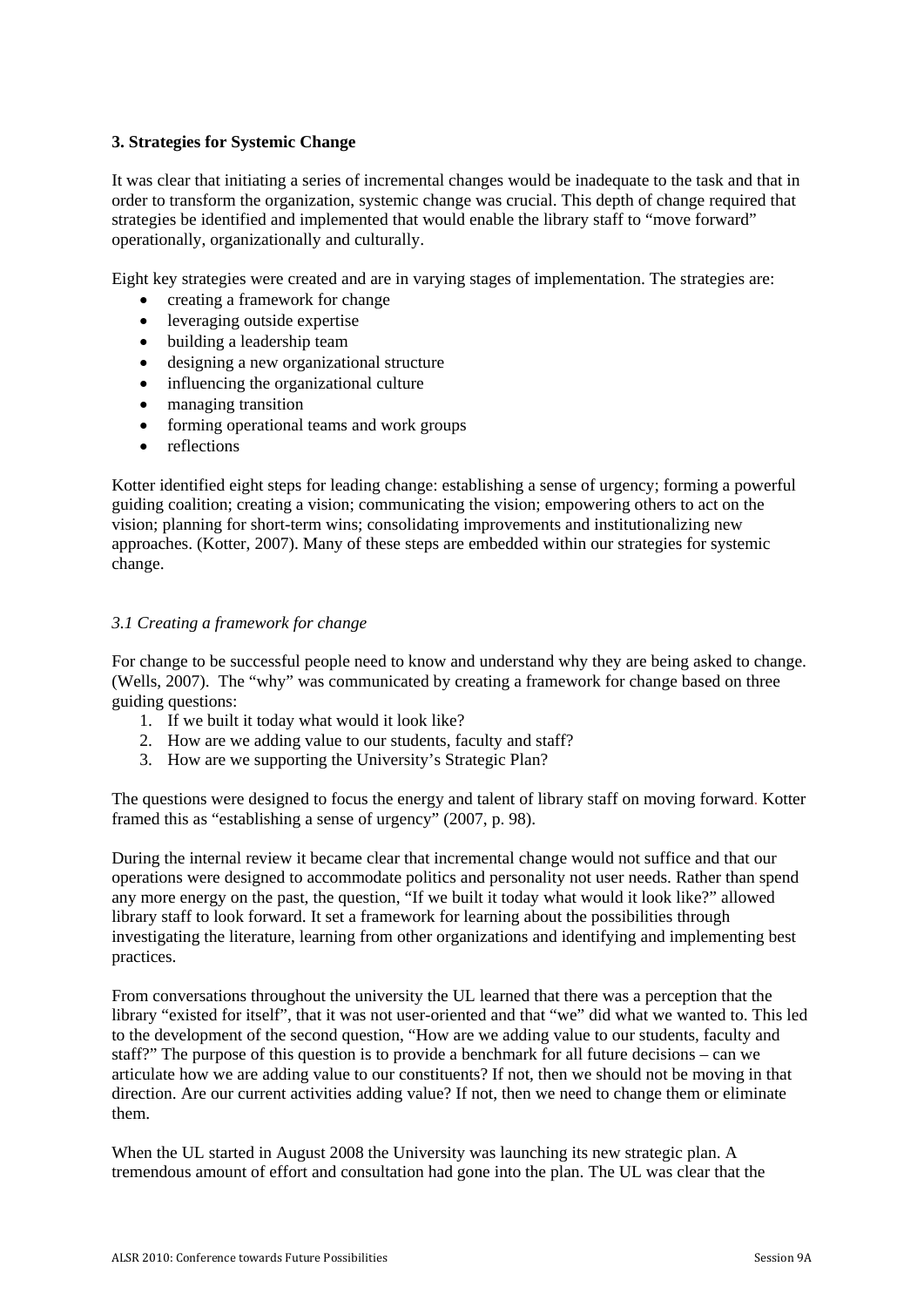library was part of the overall University and therefore should not be allocating resources into anything that did not support the University's strategic plan. The question, "How are we supporting the University's strategic plan?" was to ensure that all resources: people, funds, space (physical and virtual), technology, collections and information resources, and services were directly linked to supporting specific University strategic directions.

# *3.2 Creating leverage using outside expertise*

The failed attempt at deconstructing the existing selection to access workflow highlighted the need to simply set this analysis aside and begin again. To move forward the focus had to shift from fixing the old to building the new. Objective guidance through the eyes of people not intimately involved in the current environment seemed to offer a viable way to create a compelling case for change. In November 2008, the UL attended a preconference session held by R2 Consulting. R2 began their business in response to the challenges faced by library staff with the advent of electronic resources. R2 has considerable expertise working with academic libraries and provides excellent consulting service to assist library staff to review and change all library operations that occur to information content and collections from selection to access. The University of Lethbridge Library became the first Canadian Academic Library customer of R2.

Following a process of task-based workflow analysis, group meetings, one-on-one meetings, and an all-day, all-staff retreat, R2 summarized their findings in a detailed reported that identified a critical need for rethinking priorities and retooling processes. The report made recommendations in the areas of:

- redefining the Lethbridge concept of users and user services
- reconsidering the resource discovery experience
- reducing time and effort spent on acquisitions, cataloguing and processing
- making the management of e-resources a priority
- creating a structure to assist with planning and assessment
- creating a new organizational culture

The R2 Report offered a blueprint for change that reached into every facet of the library, touching every process, service and individual. The document became the leverage that Library Administration required to begin to design a plan for this systemic change.

#### *3.3 Building a leadership team*

The previous 9 or 10 administrations in the Library consisted of the UL and one AUL. The duties and responsibilities of the AUL were not clearly articulated nor was the authority. This created a view amongst staff that if you didn't know what to do with something it should "go to the AUL" and a view amongst many librarians that they were not accountable to the AUL. Overtime the workload of this position became overwhelming and the rewards slim. The AUL went on administrative leave and this opened the door to create a new leadership team.

Success required a strong leadership team that understood and embraced the vision of transformational change. Kotter called this a "guiding coalition" (2007, p. 97). There was tremendous support from the VP Academic to create the new leadership team. Existing resources were reallocated and two Associate University Librarian (AUL) positions were created; AUL Client Services and Facilities (CSAF) and the AUL Information Systems and Technical Services (ISTS). The two AUL positions were posted so that both internal and external candidates could apply.

#### *3.4 Designing a new organizational structure for transformational change*

The organizational structure of the library had changed numerous times over the years. It evolved from a traditional hierarchical model to a completely flat one. The flat model reflected the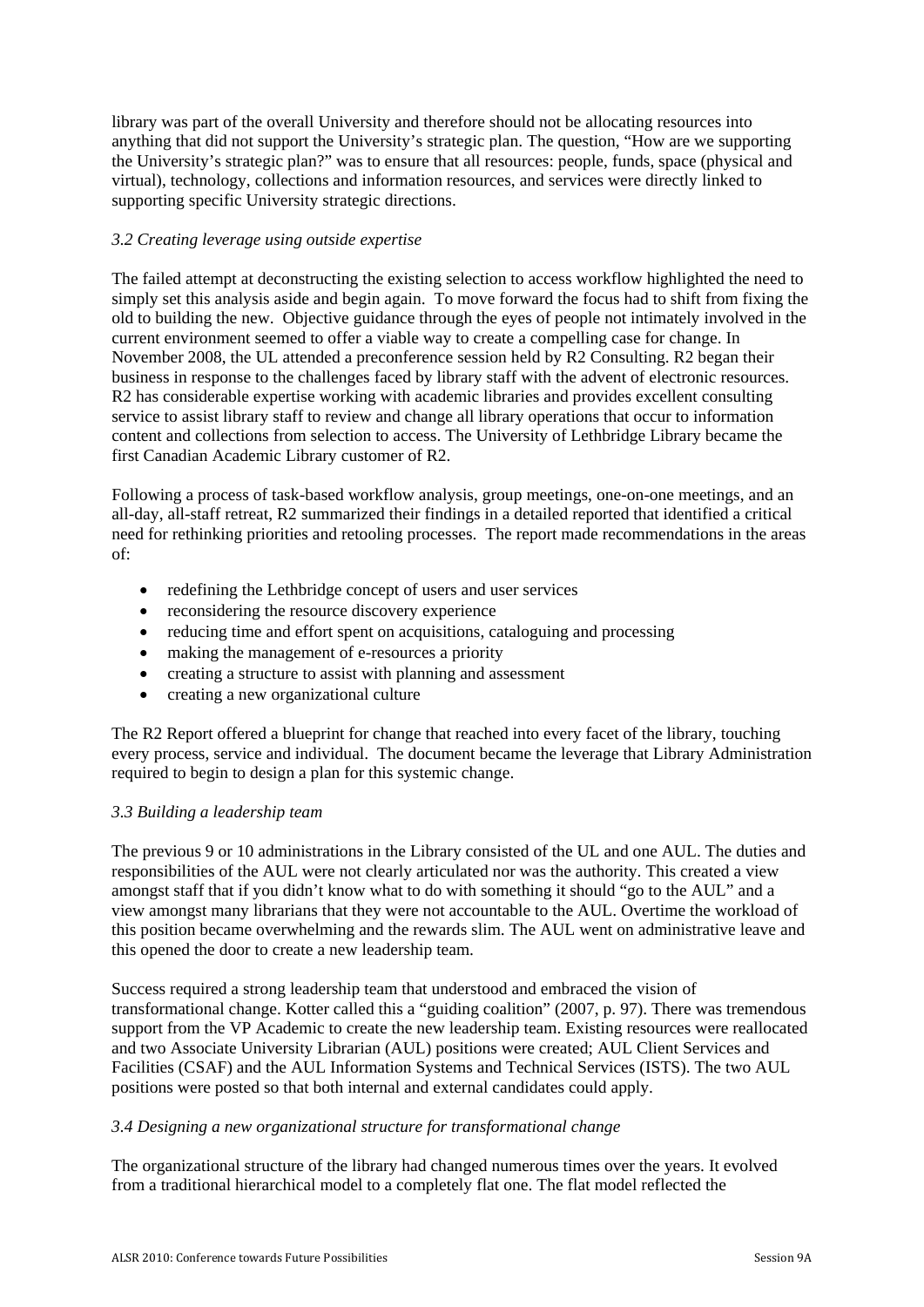organizational culture of "we all do the same thing", managing by committee and no clear lines of responsibility or accountability. The existing structure was not able to support transformational change and a new model was necessary. It was important to create a clear reporting structure and to organize the operational requirements of the library based on service, not politics.

The report from R2 was released and presented to all library staff in early May 2009. There were tight timelines to create a new model and to assign duties to the librarians that were relevant and supportive of the new organizational structure. Duties for staff may be changed and assigned throughout the year while faculty must receive their annual assignment prior to June 30. This left a minimum amount of time to create and introduce a new organizational model and to assign to the librarians new duties, expectations and accountabilities to support the model. Furthermore the two new AULs were not starting until July.

In keeping with "building it today" and "adding value" the UL designed an organizational model based on service. Three circles were used to demonstrate fluidity and overlap. Each AUL was given authority, responsibility and accountability for a circle, with the third circle being "hared. The word "services" was inserted throughout to reinforce the role of the library within the university (APPENDIX 1).The new model consisted of Learning Services, Graduate Student Services and Outreach Services, under the AUL CSAF and Research Services, Discovery Systems, Data Integrity and Acquisitions under the AUL ISTS. Library operations formed the third overlapping circle.

Definitions were created for each heading in the model (APPENDIX 2). Work was assigned to librarians in a primary area, for example Research Services, and in some cases in a second area, for example, Outreach Services. All librarians had duties assigned in library operations. Several librarians were also assigned an innovative project in an area that would help move us forward, for example, scholarly communication. This was a significant departure from the previous model where there was little detail and little differentiation in the assigned duties.

#### *3.5 Influencing organizational culture*

 "Cultural change is one of the most important factors to consider but one of the hardest to implement." (Preston, 2004, p. 33). It is difficult to change because it is intangible – you can't see culture. You can observe its manifestation through behavior, morale, and language.

The Library's culture gave precedence to the preferences of library staff over the needs of the students, faculty and staff. Rules and regulations abounded. Staff were not empowered to make decisions. Innovation was discouraged. Status quo ruled. Morale was low and many of the library staff had lost their voice through fear of negative repercussions from their colleagues. There was very little sense of personal responsibility and accountability. The language painted a picture of an inflexible and hostile environment.

There was a high degree of complaint from students and faculty about the treatment they received from library staff as evidenced by the comments sent via the online suggestion/feedback box.

The initial strategy to influence the negative culture was to insert new language. Each change was designed to open the way for new thinking. The words "moving forward" and "service" were worked into every communication, presentation, and discussion. "Work groups" and "task groups" replaced "committees". "Library staff" became inclusive of both staff and librarians.

Meaningless position titles were removed. The word coordinator occurred in some titles, however the title had no meaning as the coordinators admitted that they had no power, and were not accountable or responsible for the outcomes in the areas that they coordinated. Many of the librarians self-identified as "subject librarians"; all are now referred to as librarians with subject work as part of their assigned duties rather than their key role or title.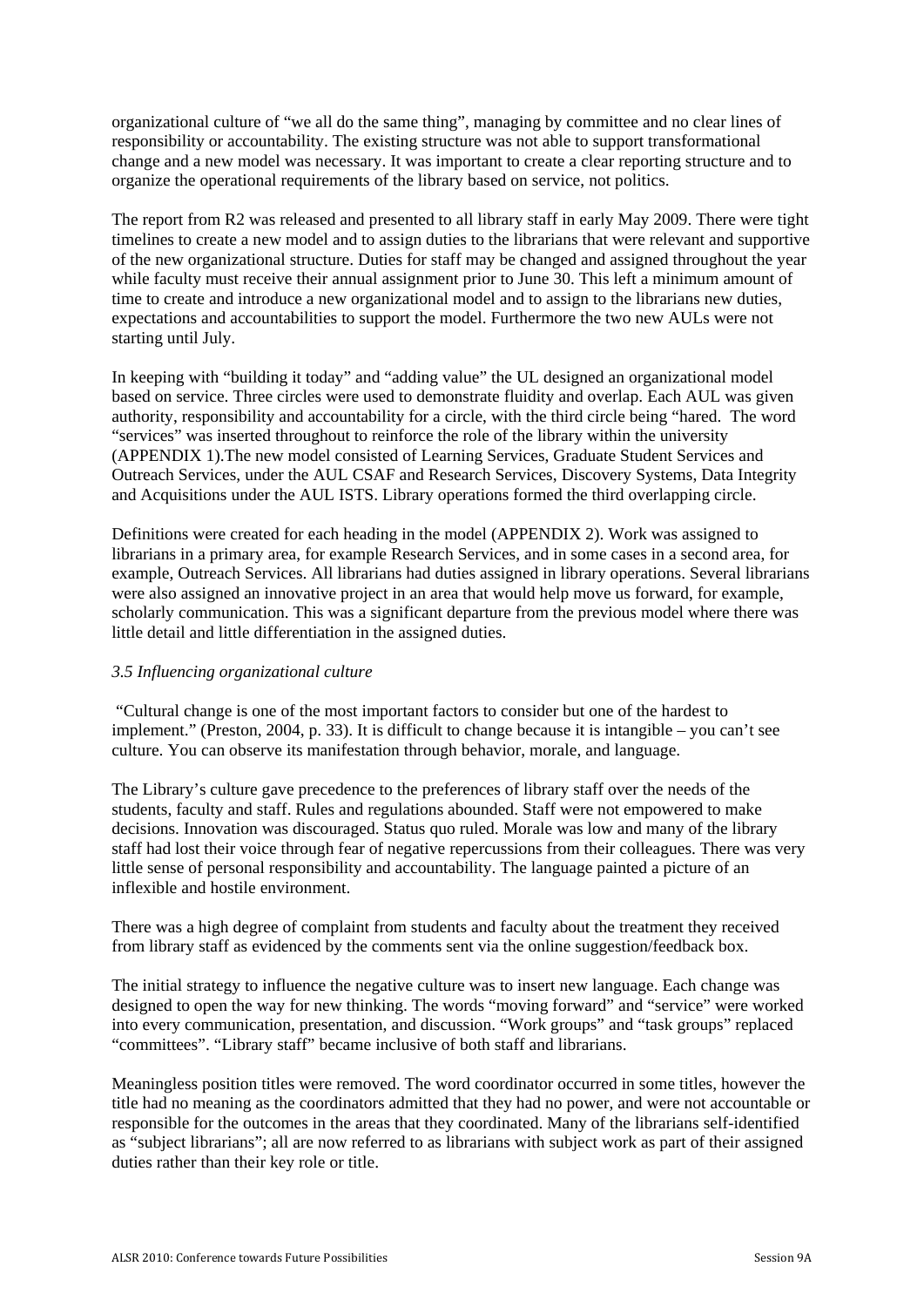Changes in behavior and morale will evolve in response to the implementation of the operational and organizational changes. With the arrival of the two AULs, "ways to say yes" has been inserted in all communication. The leadership team models positive behavior. Poor workplace behavior is addressed and effective behavior is acknowledged, encouraged and rewarded. A desired outcome of these changes is to improve morale and build a strong service culture.

#### *3.6 Managing transition*

Managing the transition between our current/previous operations, organization and culture and what we are becoming is critical to transformative change. This is a very challenging time for the library staff to work in as there is nothing solid – many processes, procedures and structures are gone and new ones have not yet replaced them. There is uncertainty, resistance, and lack of trust. Transition is also a time where new ideas form, emerge and creativity can flourish (Bridges, 2000).

Bridges identified three stages of transition: "*endings*, a *neutral zone* and *new beginnings"* (1994, p. 195). During "endings" people break from the existing models of "how we do things here". In the "neutral zone" people are caught between the old ways and not yet knowing the new ways, and in "new beginnings" the new models are in place and people have successfully adapted and changed. The challenge is that at any given time, and in any given change, the same person might find themselves at any stage of the transition. From an operational and cultural perspective this can create low tolerance and conflict between colleagues as people fail to understand why some people are moving along, some are resisting and some are doing both.

To help manage this process a transition team was created. The small team consisted of the UL, a staff member and a librarian. A "moving forward" site was created on the intranet to provide a central source for communication. Documents, power points and any other information related to the changes were posted there. An anonymous electronic question box was created and everyone was encouraged to use it. Monthly library staff meetings were held where information was presented and questions and comments addressed. An irregular 'What's Up? What's Happening" email was sent out to the internal email list to ensure a mechanism for providing updates between the monthly meetings. Finally, the UL continued to communicate that she had an "open door" policy and that anyone was welcome to talk to her at any time. This strategy has helped to manage uncertainty.

The individuals who formed the previous core power structure continue to be actively and passively resistant and have no trust with Library Administration or with any of their colleagues who do not hold their views. Forming new operational teams and work groups has helped to build trust and minimize resistance for the majority of staff.

#### **4. Moving Forward (2009-10)**

#### *4.1 Forming operational teams and work groups*

The R2 Report (2009) provided a framework for change and led the newly formed Library Administrative team to undertake a series of initiatives constructed to move staff into what might best be described as a learning environment. This learning environment was designed to challenge staff to step outside of their traditional roles and routines while at the same time providing them with the training, support and encouragement to allow them to gain confidence in their ability to be successful in this changing environment.

One way in which this learning environment was fostered was through the creation of new working groups that crossed existing departmental boundaries. For example, staff working in Technical Services and staff working in Information Systems had largely done their jobs with little more than a passing and sometimes grudging acknowledgement of the clear overlap in their work, especially as it related to electronic resources and the library's integrated library system. This staff division had been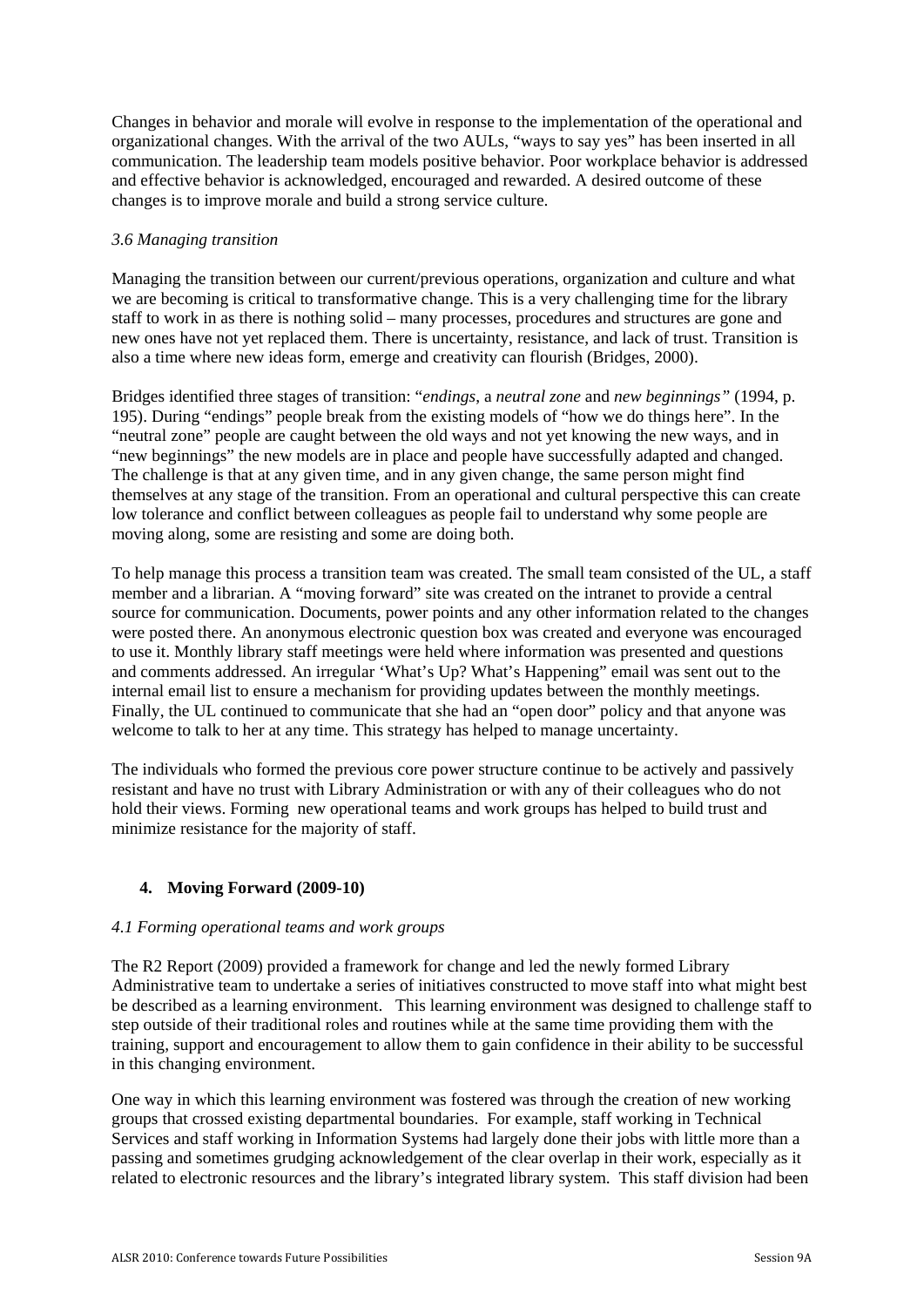a mirror image of the operational division, with responsibility for Technical Services and for Information Systems held by two individuals whose interests were often competing. With responsibility for both departments now falling under the umbrella of the new AUL, ISTS, building teams based on achieving service goals became possible.

As a starting point a small interdepartmental team was brought together to lead an audit of the library's integrated library system, with a view to both re-vamping the existing system and laying the ground for the implementation of several new modules including a new discovery platform. The individuals chosen to be part of this team had several qualities in common, they were well-regarded by their fellow staff, had a shared knowledge base and were not completely averse to change. As no one on staff, including those charged with the responsibility of administering the integrated library system, had ever had training specific to these responsibilities the first step was to invest in high-level skill development. Significant dollars were spent sending this core team for training with the outcomes reaching well beyond the obvious goal of having a well-trained staff. Perhaps the most significant outcome of the training was to provide the team with the opportunity to begin to build new relationships based on respect and a sense of shared purpose. Further, these individuals became increasingly supportive of plans for change and were able to share their optimism with their colleagues.

The integrated library system audit process provided an additional opportunity to engage staff in operational change and the success of this initiative is at heart a direct reflection of the substantial gains that were being made in effecting change at the cultural level. As much of the literature on organizational culture points out, changing culture is difficult because so much of the culture of an organization is rooted in the collective history of the organization (Schneider *et al.*, 1996). The ILS audit engaged staff in a practical analysis of their work within that system, but widened into a discussion of the "why of things", that is, staff began to question whether the work served the library or the users of the library. Staff are beginning to find their voice and to engage with their colleagues in new and creative ways.

#### *4.2 Reflections*

The plan for change and the strategies used to begin to effect change at the operational, organizational and cultural level have required constant revisiting and updating as some strategies served their purpose, some need reconsideration and some are continuous. At the operational level the leadership team is working to be sure that the model is right. While an organizational model based on service provides the best framework for designing services, there may be a need to combine clearly overlapping service circles, for example the Research Services circle with the Graduate Student Services circle. Further, as new roles and responsibilities grow out of the changing environment, there may be a need to restructure service points, for example, combining the circulation service desk with the reference desk.

This process of revisiting and realigning strategies is much more than simply " tinkering" with the model. Paton stressed the importance of library leadership recognizing and responding to resistance to change (Paton, *et al.*, 2008). Dealing with both passive and active resistance requires flexibility and a commitment on the part of library administration not to a rigid plan, but to strategies that engage staff in an on-going dialogue to clarify the vision and to encourage staff to see change as serving both the library's interests and their own self-interest. Dealing with the obstacles to change is not an insignificant undertaking and in fact may be viewed as the most difficult piece to manage. Considerable effort is required to deal with obstacles and the impact of this effort is seen in a tendency for the leadership team to over-think communications and to sometimes get caught up in discussions of whether a particular situation requires intervention or whether it would be best to let certain instances of poor workplace behavior go in the interests of the "big picture".

In an effort to ensure that the leadership does not allow the daily stresses of managing the obstacles to result in negative attitudes or a feeling of being "burnt-out", the group has developed its own set of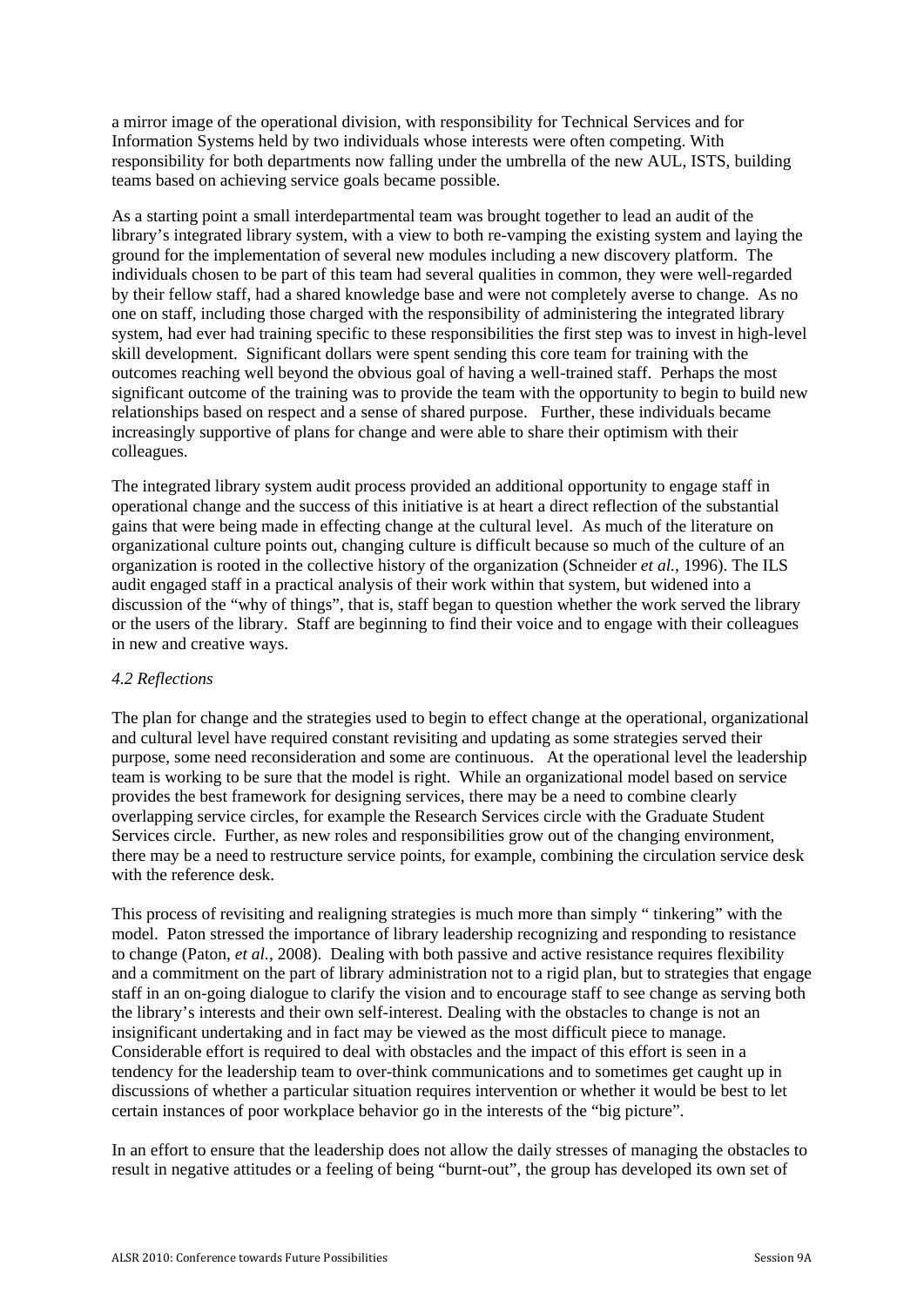strategies for "care and feeding". These include engaging in team-building opportunities through attendance at library conferences, developing a supportive environment where the division of administrative responsibilities does not preclude a sharing of those responsibilities, a conscious change in language to reflect a positive view of the environment and, perhaps most importantly, a sense of humor that helps to relieve the stress of the most difficult challenges.

 As a leadership team we are focused on action and moving forward. Kotter noted that change initiatives often fail when there is no shared vision – that "it is insufficient to have only plans, directives and programs" (2007, p. 99). Our challenge is to continue to communicate the vision, at every level and at every opportunity in the midst of our "plans, directives and programs". Of course the library does not exist in a vacuum, and one of our ongoing strategies for ensuring success internally has been to engage with our external, University-wide community. This strategy includes working with University administration to gain support for the moving-forward initiatives, communicating and seeking input from faculty to ensure they feel included in the process, and taking every opportunity to talk with colleagues outside of the library about the plan.

The final test of a successful change is that what was once new becomes accepted and adopted into the organizational culture (Kotter, 2007; Horn, 2008). While the University of Lethbridge has not yet passed this final test substantial progress had been made on our path towards achieving transformational change.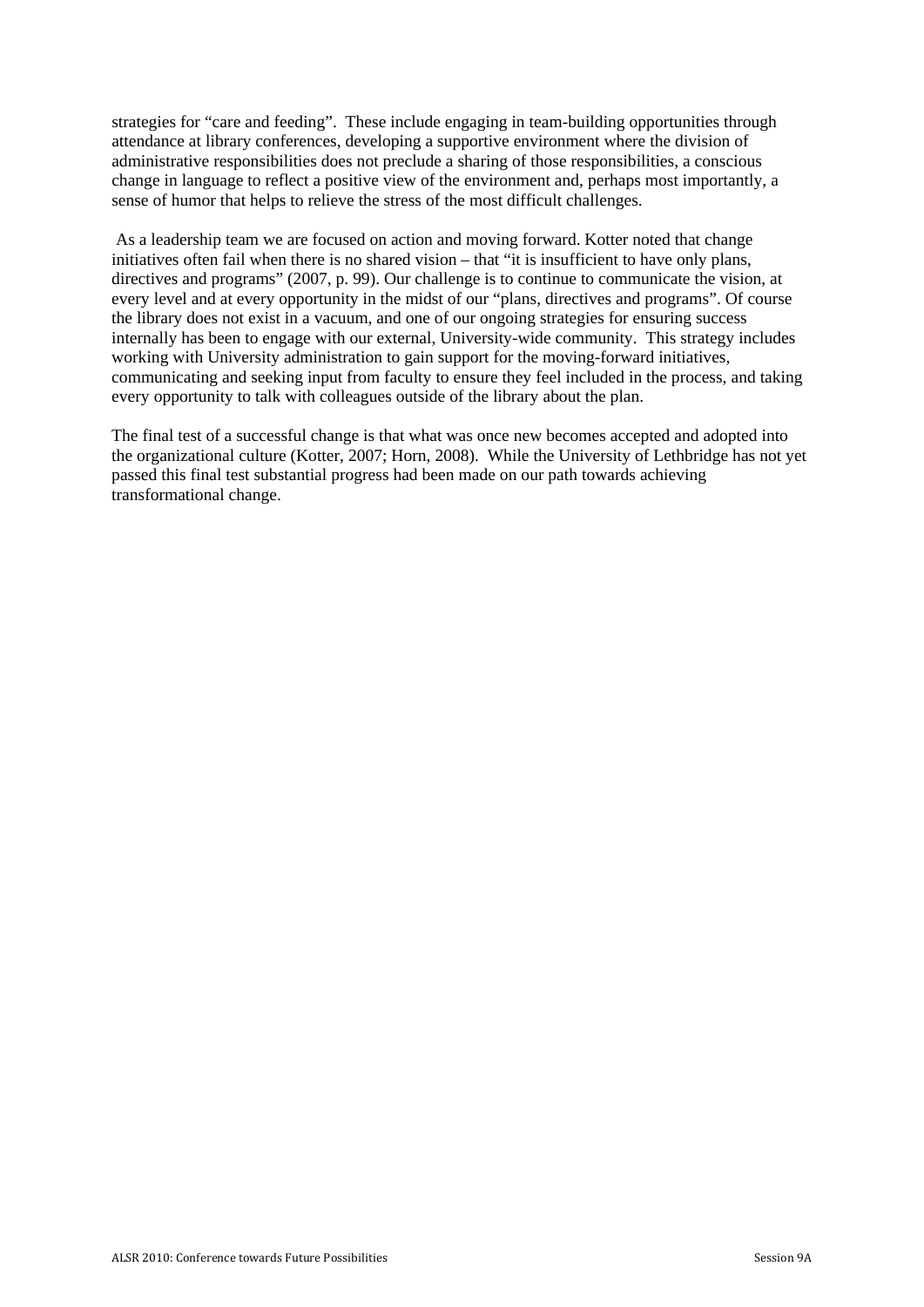# **References**

Bridges, W. (1994) *Job Shift: how to prosper in a workplace without jobs.* Addison-Wesley, Reading, M<sub>A</sub>

Bridges, W. (2000) "Leading transition: a new model for change"*. Leader to Leader*, Spring, pp. 31- 34.

Horn, A. (2008) "Strategic competence: to soar above". *Library Management ,* 29(1/2), pp. 5-17.

Huselid, M. A., Beatty, R. W. & Becker, B. E. (2005) "Players or positions: the strategic logic of workforce management". *Harvard Business Review***,** December, pp. 110-117.

Kotter, J. (2007) "Leading change: why transformation efforts fail". *Harvard Business Review***,**  January, pp. 96-103.

Paton, B., Beranek, L. & Smith, I. (2008) "The transit lounge: a view of organizational change from a point in the journey". *Library Management***,** 29(1/2), pp. 87-103.

Preston, H. (2004) "Understanding strategic cultural change". *IEE Engineering Management,* October/November, pp. 33-35.

R2 Consulting LLC (2009)," University of Lethbridge Library: workflow analysis: selection to access", working paper, University of Lethbridge, April.

Schneider, B., Brief, A.P. & Guzzo, R.A. (1996) "Creating a climate and culture for sustainable organizational change". *Organizational dynamics,* Spring 1996, pp. 8-19.

Wells, A. (2007) "A prototype twenty-first century university library". *Library Management,* 28(8/9), pp. 450-459.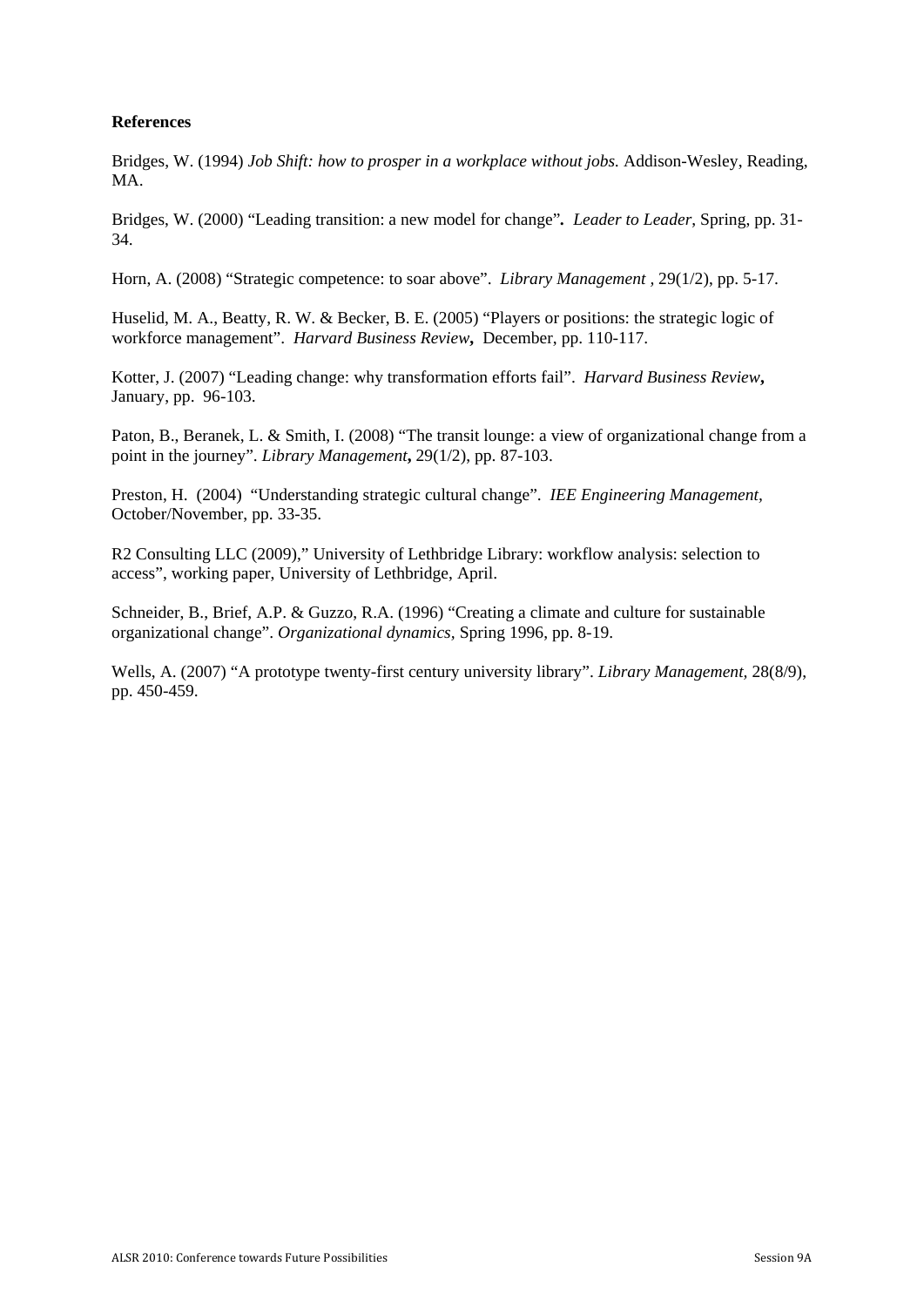# **APPENDIX 1**